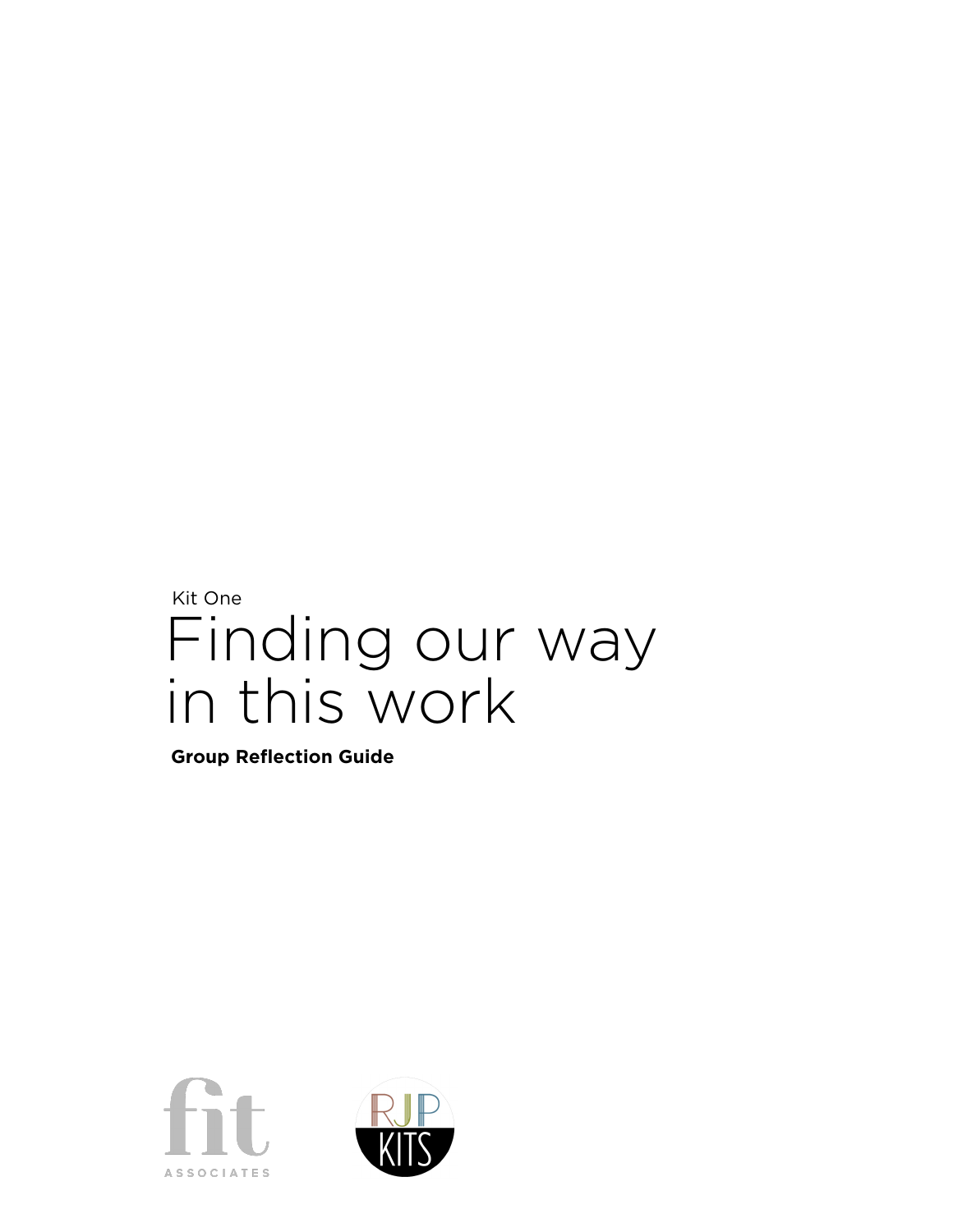# **Finding our way in this work**

## **Half an hour together (or more?)**

While your Pathways group will meet for longer, we request that you set aside 30 minutes of that time to share something from your individual reflections.

### **Hosts: how to use this with your group**

We are suggesting a thirty-minute activity that moves from small conversations to a large group share-out. Use or deviate from this guide as you see best. Please let us know if you need more support from us for future sessions.

It might be useful to remember some of the RJP agreements, including:

CONFIDENTIALITY: let's not share another person's story, neither outside this group nor among group members. You can share what you learned, but not the specific details. Each person's story is theirs to share.

AGENCY: share only what you feel comfortable sharing.

TAKING CARE: this work can touch you, deeply. If at any point you feel overwhelmed or in distress, please step away and take care of yourself.

*A suggested guide for your group conversation is on the next page…*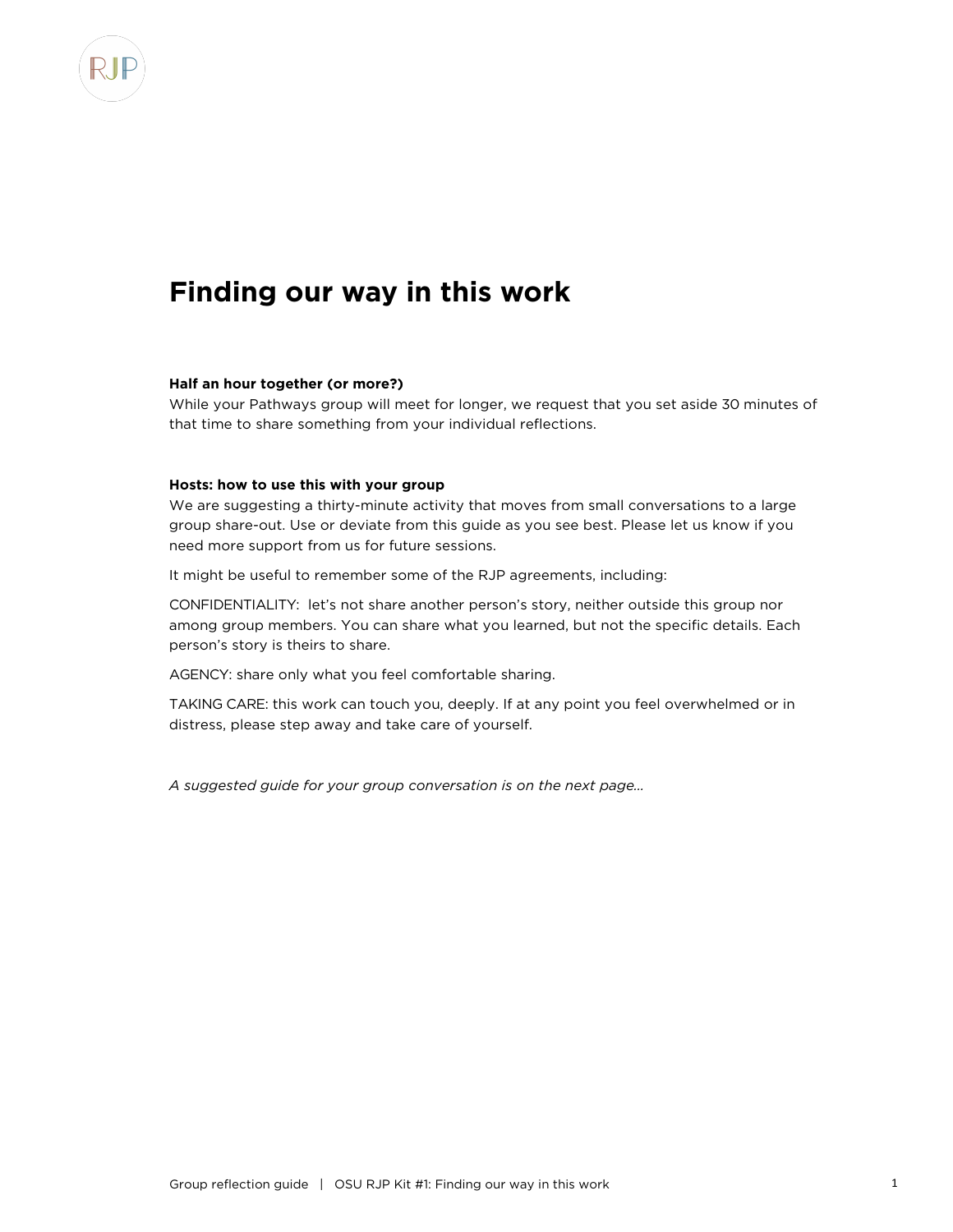# **Group conversation guide**

#### **1. Small groups**

Group size: trios

Time: ±20 minutes

Break into groups of three, with this as the Invitation to the groups:

Share what came up for you as you thought through the questions in the individual reflection guide. Please manage your time so everyone has equal time to share. And please give one another the gift of listening with full attention. The goal is not to "discuss" what's said, but to express openly and really hear one another.

## **2. Group harvest**

Group: Everyone gathered in one group

Time: ±10 minutes

Invitation: Let's listen for themes that came up in the small groups. This can be done in two ways:

Group by group: Ask each trio to share two or three themes that emerged in their conversation, or…

Popcorn style: Let anyone share a theme they heard in their group.

We suggest you ask people to take a ten-second pause between each comment, to give the process a sense of spaciousness.

**Capture?** It's up to you whether to capture these themes on the wall as you go.

**Share?** Put stuff on the wall? Did something juicy, puzzling, or otherwise noteworthy come up? Share it in the Mighty Network!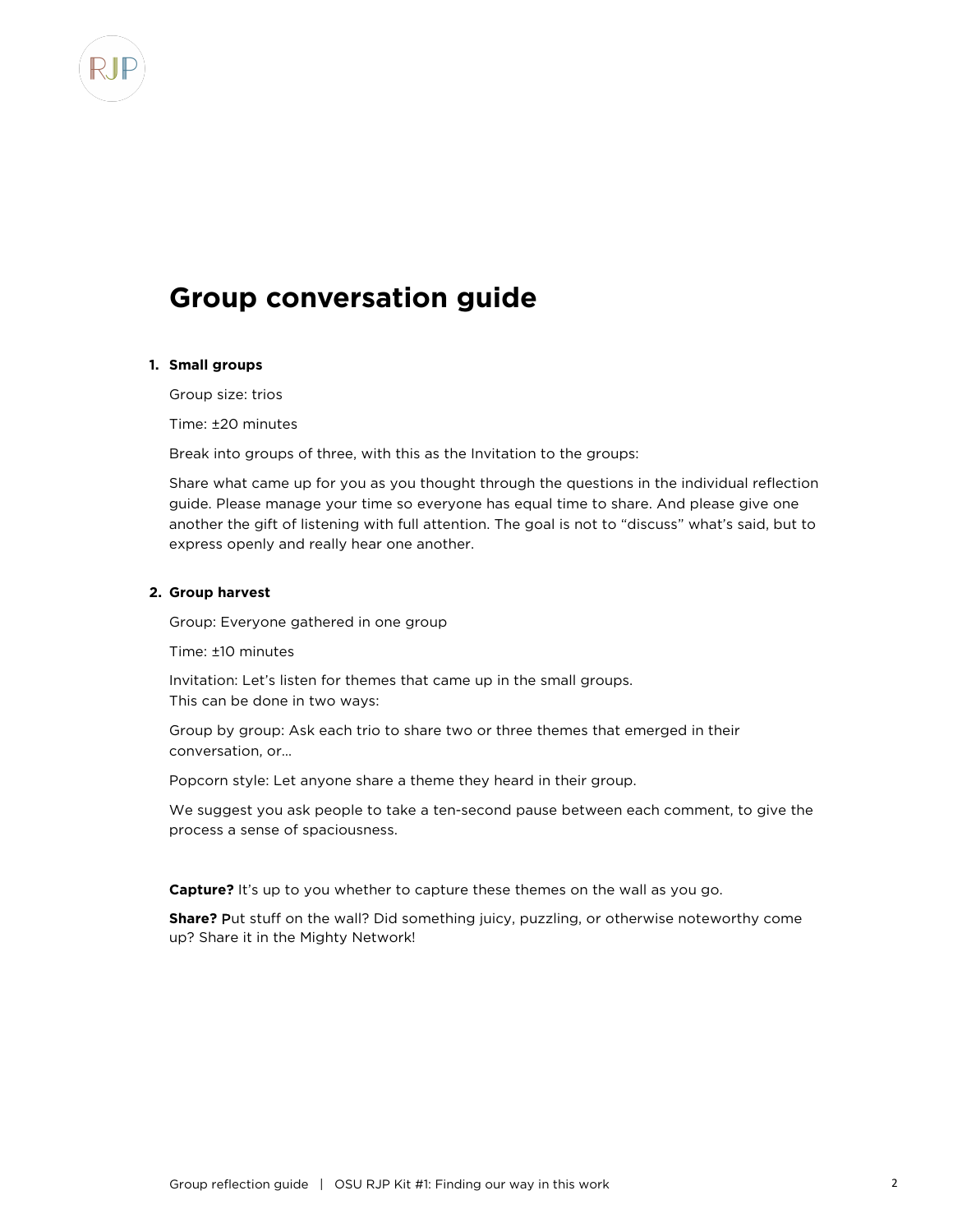

# **Note: Who is in what group?**

You decide, of course. Sometimes it's valuable to let everybody self-select. And sometimes it's easier to count off 1, 2, 3, or use some other means to break out easily. An option is to suggest that people sit with folks they don't know so well. When people choose their own groups, they often wind up with the people they are most familiar and comfortable with. That's good when the conversation invites vulnerability, but less good for building new relationships.

We prefer self-selected small groups when people are sharing more vulnerable information. If we do something else so that people are grouped with people they didn't choose to join, we often give folks the option to move to another group without question.